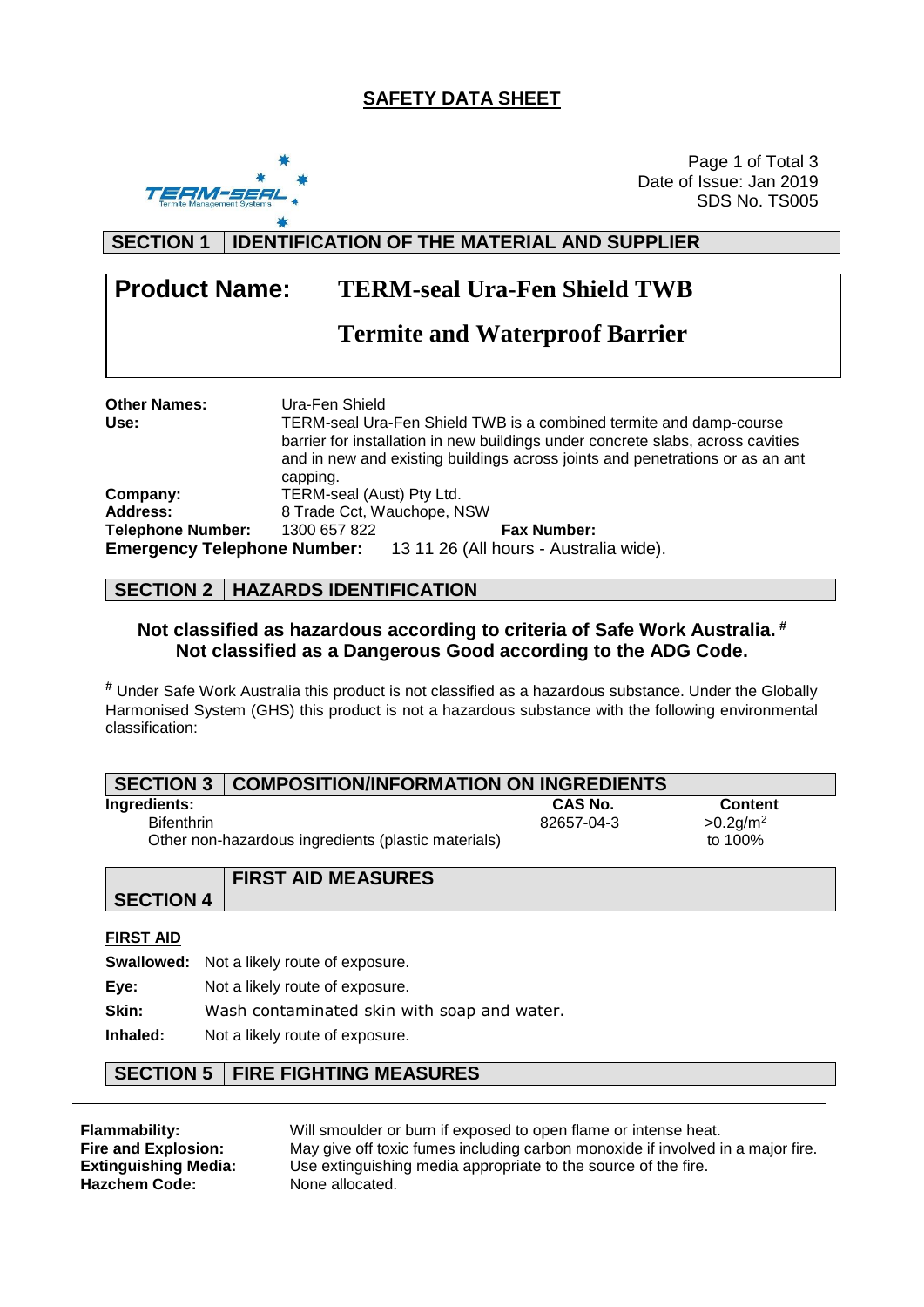# **SECTION 6** | ACCIDENTAL RELEASE MEASURES

**Emergency procedures:** Not Applicable.

## **SECTION 7 HANDLING AND STORAGE**

**Precautions for Safe Handling:** No special precautions required. **Conditions for Safe Storage:** Store in a dry, cool place out of direct sunlight.

### **SECTION 8 EXPOSURE CONTROLS / PERSONAL PROTECTION**

**National Exposure Standards:** None allocated. **Biological Limit Values:** None allocated. **Engineering controls:** None required. **Personal Protective Equipment (PPE):** None Required.

#### **SECTION 9 PHYSICAL AND CHEMICAL PROPERTIES**

**Appearance:** Flexible sheet comprising plastic foam sandwiched between plastic sheets.

**Odour:** None.

## **SECTION 10 STABILITY AND REACTIVITY**

**Chemical Stability:** Stable under normal conditions of use.

**Conditions to avoid:** Excessive heat; exposure to sunlight.

**Incompatible materials:** Solvents.

**Hazardous decomposition products:** Will smoulder or burn with evolution of black smoke if involved in a fire. Can be ignited by an open flame or a smouldering ignition source. Decomposition Range: >335°C **Hazardous reactions:** None known.

### **SECTION 11 TOXICOLOGICAL INFORMATION**

#### *Potential Health Effects:*

No adverse health effects expected if this product is handled in accordance with this Safety Data Sheet and the product label.

#### **Acute**

**Swallowed:** Not a likely route of exposure. **Eye:** Not a likely route of exposure. **Skin:** Essentially inert. **Inhaled:** Not a likely route of exposure.

**Chronic:** Practically non-toxic

### **SECTION 12 | ECOLOGICAL INFORMATION**

#### **Environmental Toxicology:** No data available.

**Environmental Properties:** This product is not biodegradable and should be disposed of at an approved landfill.

### **SECTION 13 DISPOSAL CONSIDERATIONS**

**Spills & Disposal:** Suitable for disposal at an approved land fill site. Dispose of in accordance with relevant local legislation.

# **SECTION 14 | TRANSPORT INFORMATION**

EFM-SERI